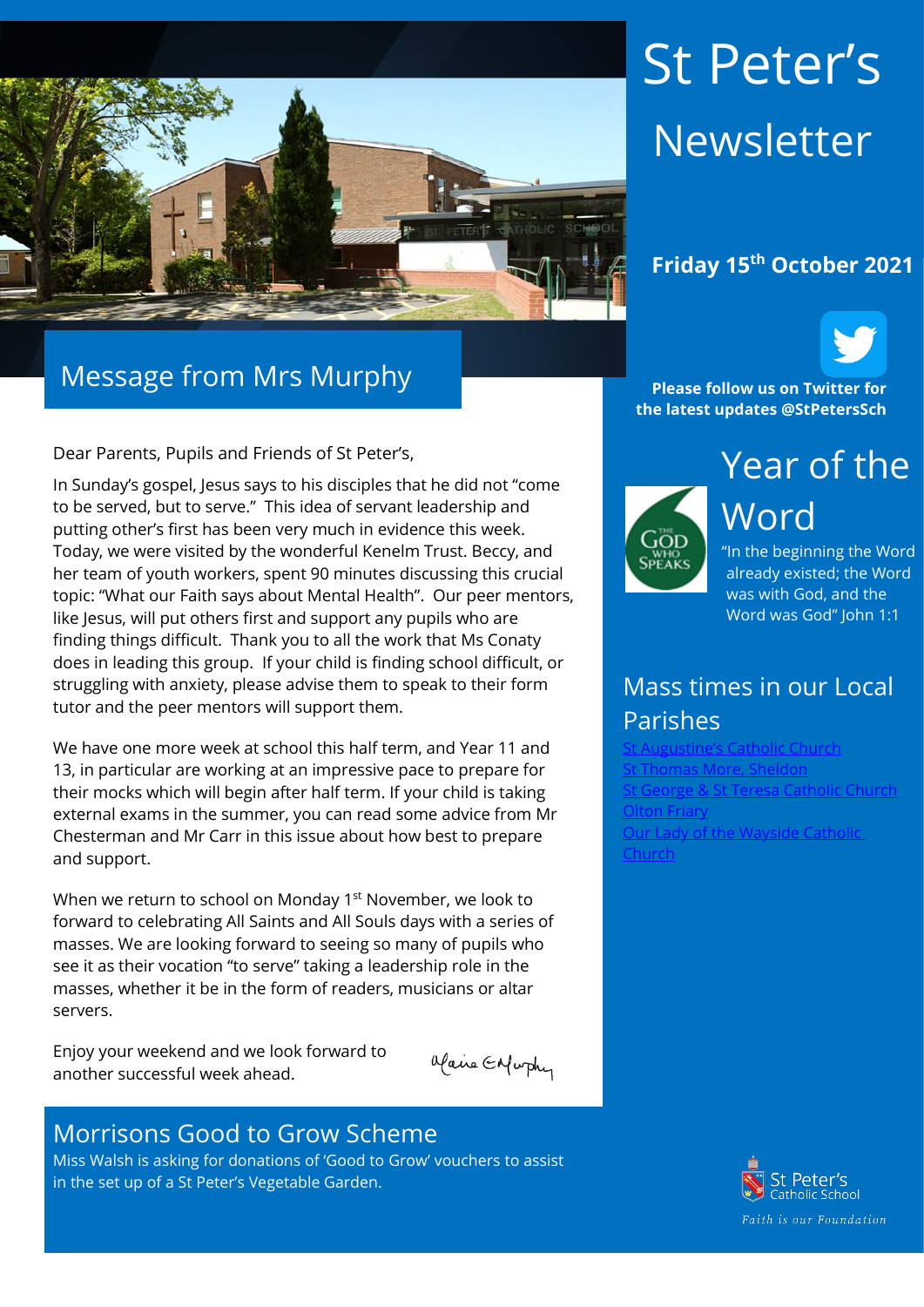

## **#helloyellow Day – Friday 8 th October 2021**

We celebrated #helloyellowday for Young Minds charity on Friday 8<sup>th</sup> October 2021, promoting awareness of Mental Health and Wellbeing. Pupils completed a range of activities in form time around gratitude and positive affirmations, allowing the opportunity to reflect on some of the things we can do to keep ourselves positive and happy as often as possible. Staff raised almost £200 for Young Minds with a wellbeing raffle.

## **Think Tank Visit**

Year 10 pupils took part in an engaging Think Tank visit in school from the Kenelm Youth Trust Team today. The Trust are working with young people across the Diocese to share insights on a particular topic and pupils are given the opportunity to discuss and work on the subject. The topic for this session was "What our Faith says about Mental Health"; enabling pupils to explore their understanding around what mental health is, how their faith could be linked



to wellbeing and how the pandemic may have impacted on these over the last 18 months. Pupils explored their own perceptions of mental health alongside what the Bible teaches us about this.

The pupils demonstrated great insight and maturity in their discussions, and this will be integral to developing and enriching the school's provision of early intervention support for mental health and emotional wellbeing moving forwards.

## **Gender Equality**

As part of our Gender Equality, as of next week, we will be asking pupils to complete a survey. The survey will be sent out to you next week.

## **Safety of Pupils**

We have been made aware of a game pupils can play online called 'Cunch-Line Chronicles'. The subject of the game is County Lines.

As part of County Lines Awareness Week, West Midlands Police have also written to all parents, the letter can be found overleaf.

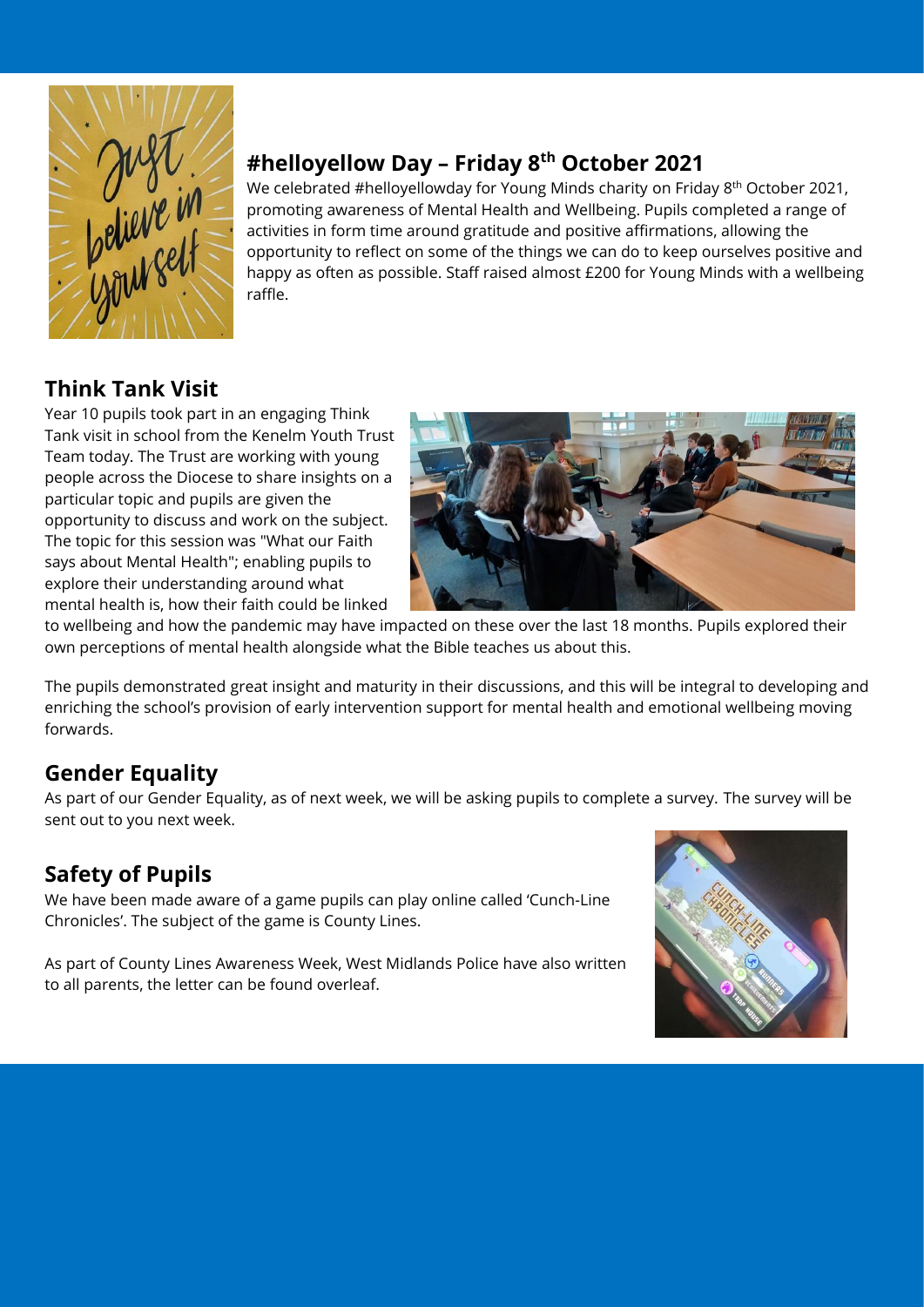#### **Year 11 and 13 Mock Exams**

The Year 11 and Year 13 mocks are due to start after half term. The Year 13 mocks will start on Tuesday 2<sup>nd</sup> November and the Year 11 mocks will start on Monday 8th November.

To help support students with their revision we recommend they consider the following key strategies:

- Retrieval practice recalling information from their memory rather than re-reading or highlighting.
- Spaced practice Revising little and often. This means revision should take place throughout the whole year and not just close to the mock exams.
- Distractions When they are revising to not have music or the TV on.
- Mobile phones It is important that when they revise their mobile phone should be in another room.

If you haven't already you may find it useful to watch the "GCSE Success" presentation which can be found here [https://youtu.be/UqBwOw6MXwo.](https://youtu.be/UqBwOw6MXwo) Mr Carr will be sending the Year 13 PowerPoint out on Monday.

## **Extracurricular Clubs**

Please see below changes to the extracurricular timetable for PE which will commence after the half term break.

| Day          | Tuesday             | Wednesday        | <b>Thursday</b>   | Friday        |
|--------------|---------------------|------------------|-------------------|---------------|
| Lunchtime    |                     | Year 9 Football  | Year 10 Dance     |               |
| $1.20-2pm$   |                     | (Sports hall)    | (Sports hall)     |               |
|              |                     |                  |                   |               |
| After school | Year 7 & 8 Netball  | Dance-All Years  | Year 7 Basketball | Clubbercise   |
| $3-4pm$      | (Wk 1)              | (Main Hall)      | (Gym)             | (Sports hall) |
|              |                     |                  |                   | Week 2 Only   |
|              | Year 9 & 10 Netball | Squad Basketball |                   |               |
|              | (Wk 2)              | (Gym)            |                   |               |
|              |                     |                  |                   |               |

#### **Information from the Government regarding COVID**

Further to the [joint letter to parents](https://protect-eu.mimecast.com/s/Lvv3C8Mz3twAWjT2SfFM?domain=educationhub.blog.gov.uk) from the Secretary of State for Education and the Secretary of State for Health and Social Care on Monday 11 October, we have produced frequently asked questions for schools and further education providers on increased LFD testing to respond to potential outbreaks.

In addition to regular twice-weekly LFD testing, local health teams may advise additional LFD testing at your school or college. For example, if a student is identified as a close contact, they may be asked to take daily LFD tests while they wait for their PCR test result. In this scenario, they should continue to attend school or college as long as their LFD test results remain negative. You may also be advised to conduct a one-off round of LFD testing or daily testing for a group or cohort in secondary schools or colleges where case numbers are very high. This should be done for a minimum of 5 days, increasing to 7 days as necessary to ensure the final LFD test is taken on a school day.

## **Help your child do maths (even if you don't)** *-* a free webinar for parents and carers

In this **[Microsoft Teams session](https://protect-eu.mimecast.com/s/nBoHCkrj2UqBoyult6EV?domain=lnks.gd)**, Dr Rosemary Russell will show how any parent or carer (even those who think they are 'rubbish' at maths) can help give their child a can-do attitude to it.

#### **Children and young people's views - October events**

As part of the development of Solihull's *Additional needs strategy*, we are working with **Our Voices Heard** (Solihull's new forum dedicated to children and young people) to hold an online event (20 October 2021) to hear children and young people's views.

Please follow this **[event information](https://protect-eu.mimecast.com/s/0LSrCmY0qfRlkoCRpu5_?domain=lnks.gd)** to make a booking. If you have any queries, please do not hesitate to contact **[damian.king.cypv@outlook.com](mailto:damian.king.cypv@outlook.com)**.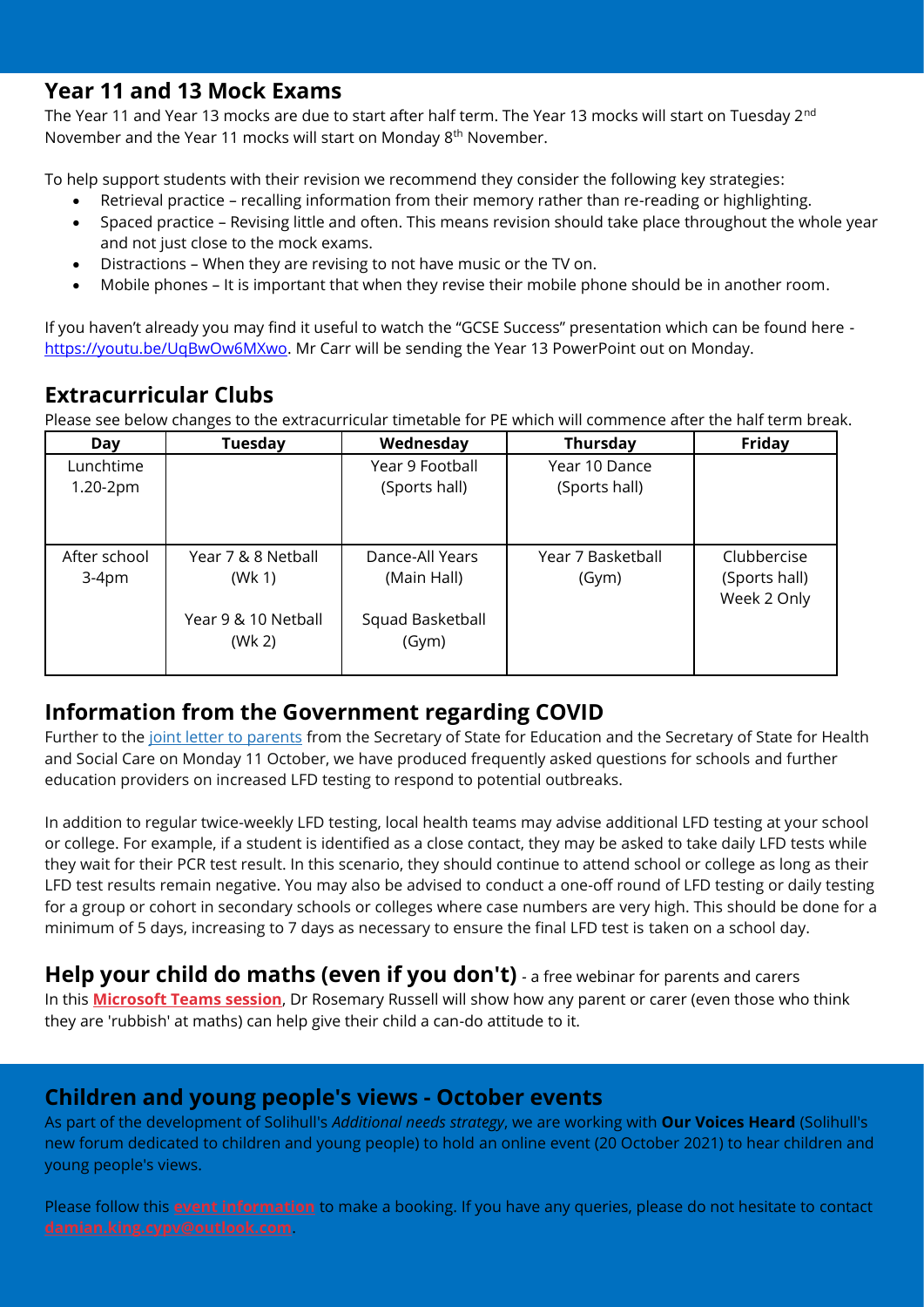#### **Celebrating Success**

This week we want to celebrate the success of these pupils, who have shown great attentiveness and discernment.



#### **Visit to Our Lady the Wayside**

We have always enjoyed excellent relations with our feeders primary schools, so it was lovely for three of our former pupils to return to visit Our Lady of the Wayside on Friday afternoon. Niamh and Charlotte, both in Year 7, did a superb job explaining to Year 6 what they expect in September, if they choose to come to St Peter's. Another former pupil, Mrs Murphy herself, enjoyed asking Year 6 which relations attended St Peter's and answering all their questions.